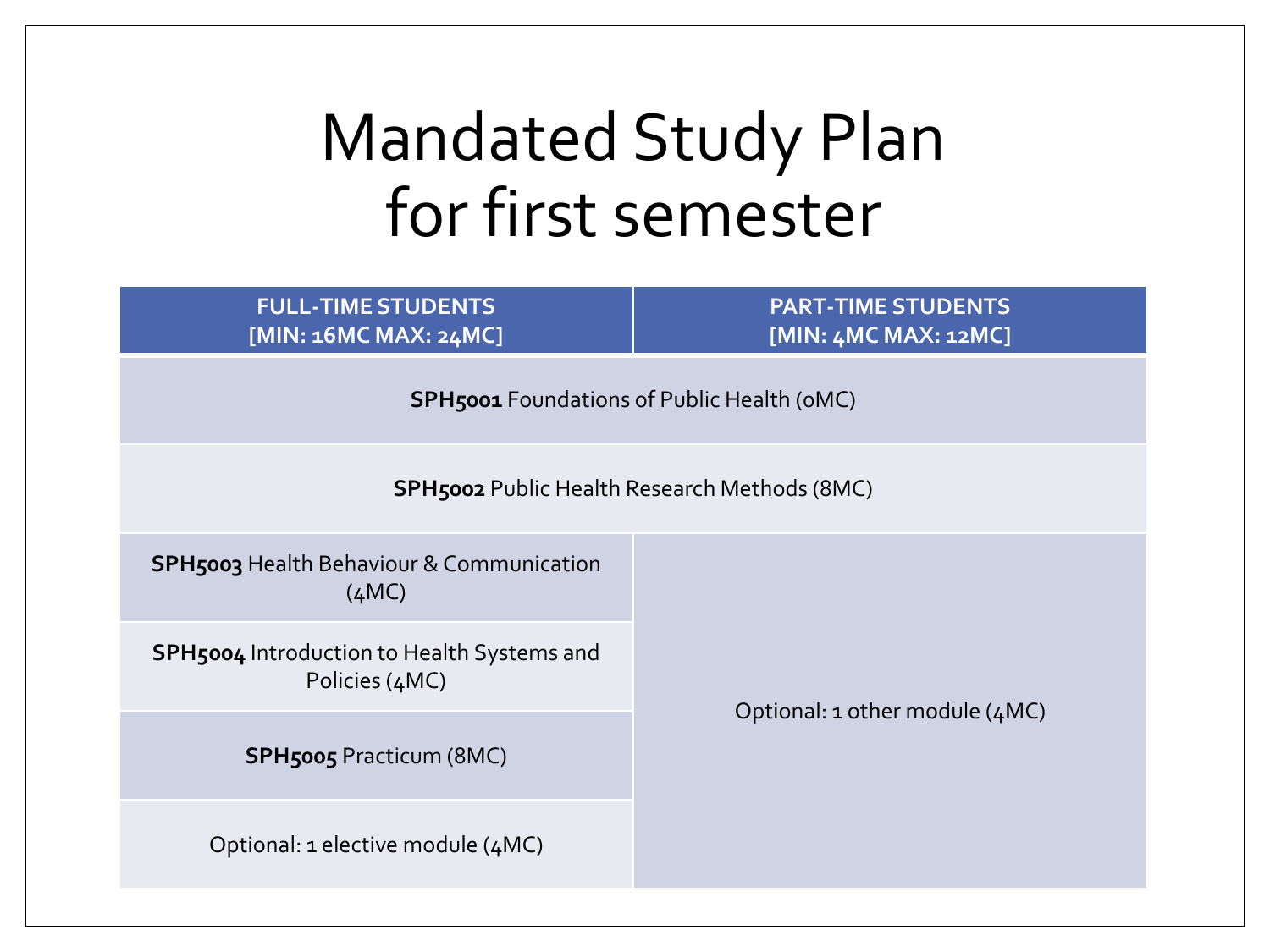## Study Plan – Full-time Students

|                  |                                                                  | <b>SEMESTER 1</b>                                                | <b>SEMESTER 2</b>                         | <b>SPECIAL TERM</b>                      |
|------------------|------------------------------------------------------------------|------------------------------------------------------------------|-------------------------------------------|------------------------------------------|
|                  | SPH <sub>5001</sub><br>Foundations<br>of Public<br><b>Health</b> | <b>SPH5005 Practicum</b><br>(In Progress)                        | <b>SPH5005 Practicum</b><br>(In Progress) | <b>SPH5005 Practicum</b><br>(Completion) |
|                  |                                                                  | SPH5002 Public Health<br><b>Research Methods</b>                 |                                           | <b>Elective Module</b><br>(4MC Only)     |
| <b>MIN: 16MC</b> |                                                                  | SPH5003 Health<br>Behaviour and<br>Communication                 |                                           |                                          |
| MAX: 24MC        |                                                                  | SPH5004 Introduction<br>to Health Systems and<br><b>Policies</b> | <b>Elective Modules</b>                   |                                          |
|                  |                                                                  | <b>Elective Modules</b>                                          |                                           |                                          |